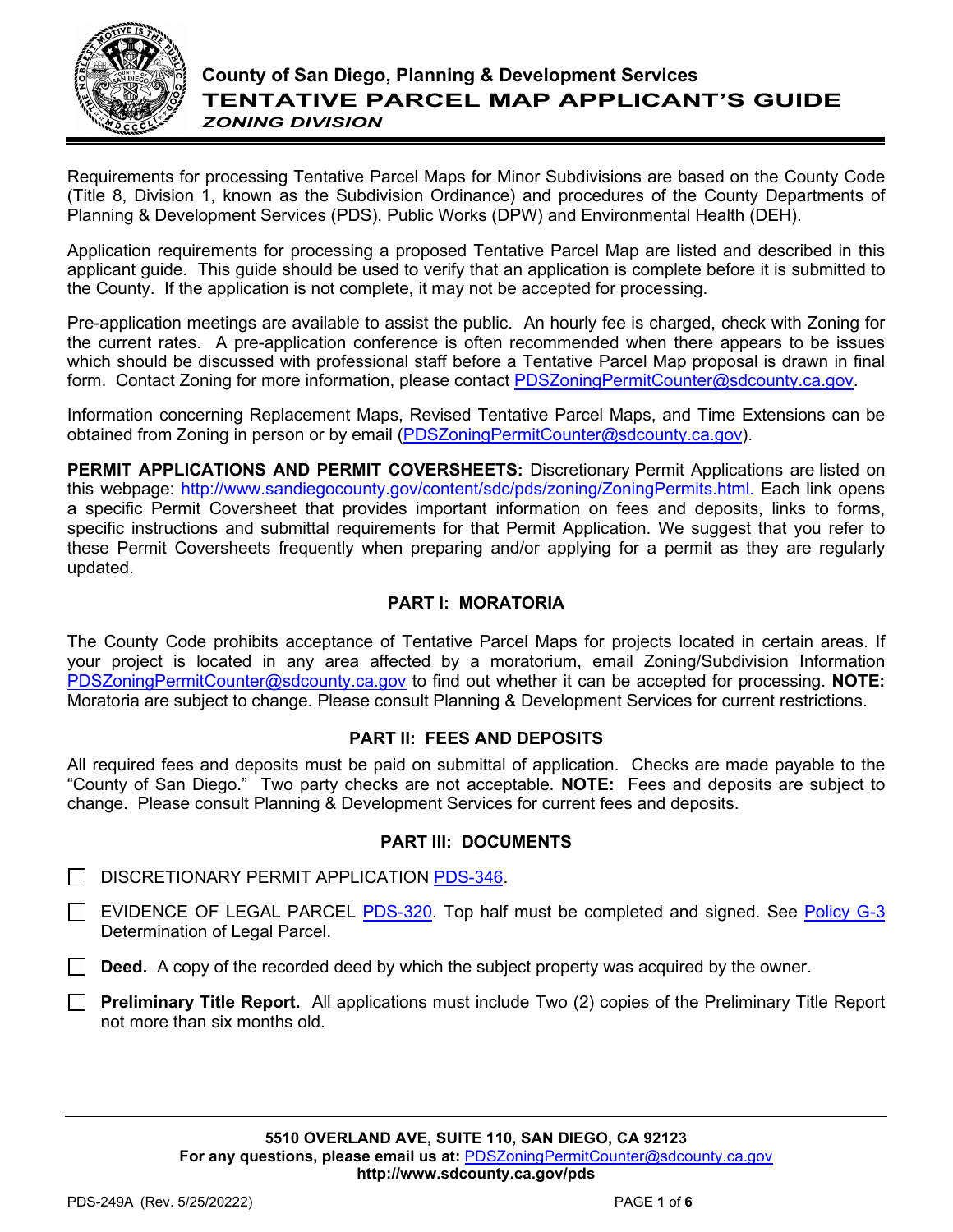

*Continued*

| 7 OWNERSHIP DISCLOSURE PDS-305. If the owner is a corporation, a list must be submitted giving             |
|------------------------------------------------------------------------------------------------------------|
| names of all the stockholders, the total shares of stock issued and the number of shares held by each      |
| stockholder. If the owner is a partnership, a legal document must be submitted showing all names of        |
| the general and limited partners. If the ownership is held by a trust, the trust papers must be submitted. |

 $\Box$  FIRE SERVICE LETTER. [PDS-399F](http://www.sdcounty.ca.gov/pds/zoning/formfields/PDS-PLN-399F.pdf) must be completed and signed by the district or public agency which would provide fire service for the project.

 $\Box$  WATER SERVICE LETTER. If public water is proposed, [PDS-399W](http://www.sdcounty.ca.gov/pds/zoning/formfields/PDS-PLN-399W.pdf) must be completed and signed by the district or public agency which would provide water service for the project.

SEWER SERVICE LETTER. If sewer service is proposed, **PDS-399S** must be completed and signed by the district or public agency which would provide sewer service for the project.

□ SCHOOL SERVICE LETTER. Each affected school district (elementary, junior and senior high) must complete and sign [PDS-399SC.](http://www.sdcounty.ca.gov/pds/zoning/formfields/PDS-PLN-399SC.pdf) Property zoned other than residential or agricultural may be exempt.

 $\Box$  ACKNOWLEDGEMENT OF FILING FEES AND DEPOSITS [PDS-126.](http://www.sdcounty.ca.gov/pds/zoning/formfields/PDS-PLN-126.pdf)

Financially Responsible Party **must sign** the back of form PDS-126 to acknowledge that there may be additional deposits required after the initial deposit. This assists the County in seeking full recovery of the processing costs [\(Board of Supervisors Policy B-29\)](http://www.sandiegocounty.gov/content/dam/sdc/cob/docs/policy/B-29.pdf).

 $\Box$  SUBDIVIDER CERTIFICATION REGARDING REMAINDER PARCEL [PDS-718.](http://www.sdcounty.ca.gov/pds/zoning/formfields/PDS-PLN-718.pdf)

**Public Notice** (See [PDS-515](http://www.sdcounty.ca.gov/pds/zoning/formfields/PDS-PLN-515.pdf) for specific instructions). PDS must notify all owners of property within a designated distance form the subject property. Please see table below for more details. (Board Policy [I-49\)](http://www.sdcounty.ca.gov/cob/docs/policy/I-49.pdf).*In order to complete the notification, the following must be submitted with the application:*

| 500' Min. Distribution Distance of<br><b>Public Notices: Min. of 20 Property</b>                                                                                                                                                                                     | 1000' Min. Distribution Distance of<br><b>Public Notices: Min. of 50 Property</b>                                                                                                                               | 1500' Min. Distribution Distance of<br><b>Public Notices: Min. of 100 Property</b>                                                                                                          |
|----------------------------------------------------------------------------------------------------------------------------------------------------------------------------------------------------------------------------------------------------------------------|-----------------------------------------------------------------------------------------------------------------------------------------------------------------------------------------------------------------|---------------------------------------------------------------------------------------------------------------------------------------------------------------------------------------------|
| <b>Owners</b>                                                                                                                                                                                                                                                        | <b>Owners</b>                                                                                                                                                                                                   | <b>Owners</b>                                                                                                                                                                               |
| • Administrative Permits<br>• Habitat Loss Permits<br>• Minor Use Permits<br>• Open Space Encroachment<br>• Reclamation Plan<br>• Site Plan (<10,000 sq ft.)<br>• Tentative Parcel Map<br>$\bullet$ Variance<br>• Wireless Facilities<br>• Appeals of above projects | • Agricultural Preserve Establishment/<br>Disestablishment<br>• Alcoholic Beverage License<br>• Open Space Vacation<br>• Tentative Map (<50 lots)<br>• Site Plan (>10,000 sq ft)<br>• Appeals of above projects | • General Plan Amendment<br>$\bullet$ Rezone<br>• Specific Plan Amendment<br>• Major Use Permit<br>• Tentative Map (>50 lots)<br>• Site Plan (>25,000 sq ft)<br>• Appeals of above projects |

 $\Box$  For all property lying wholly or in part within the boundaries of the land proposed for division (or beyond as necessary): From the latest assessment roll, a typed list of Assessor's Parcels in numerical order with the names and addresses of the property owners. Give the source of this information. Refer to form [PDS-516.](http://www.sdcounty.ca.gov/pds/zoning/formfields/PDS-PLN-516.pdf)

Stamped (use only USPS "Forever" stamps), business size envelopes  $(4"x\;9'z")$ , addressed to those same owners as listed on the equalized assessment roll, or alternatively, from such other records of the County Assessor's and Tax Collector, which contain more recent owners' name and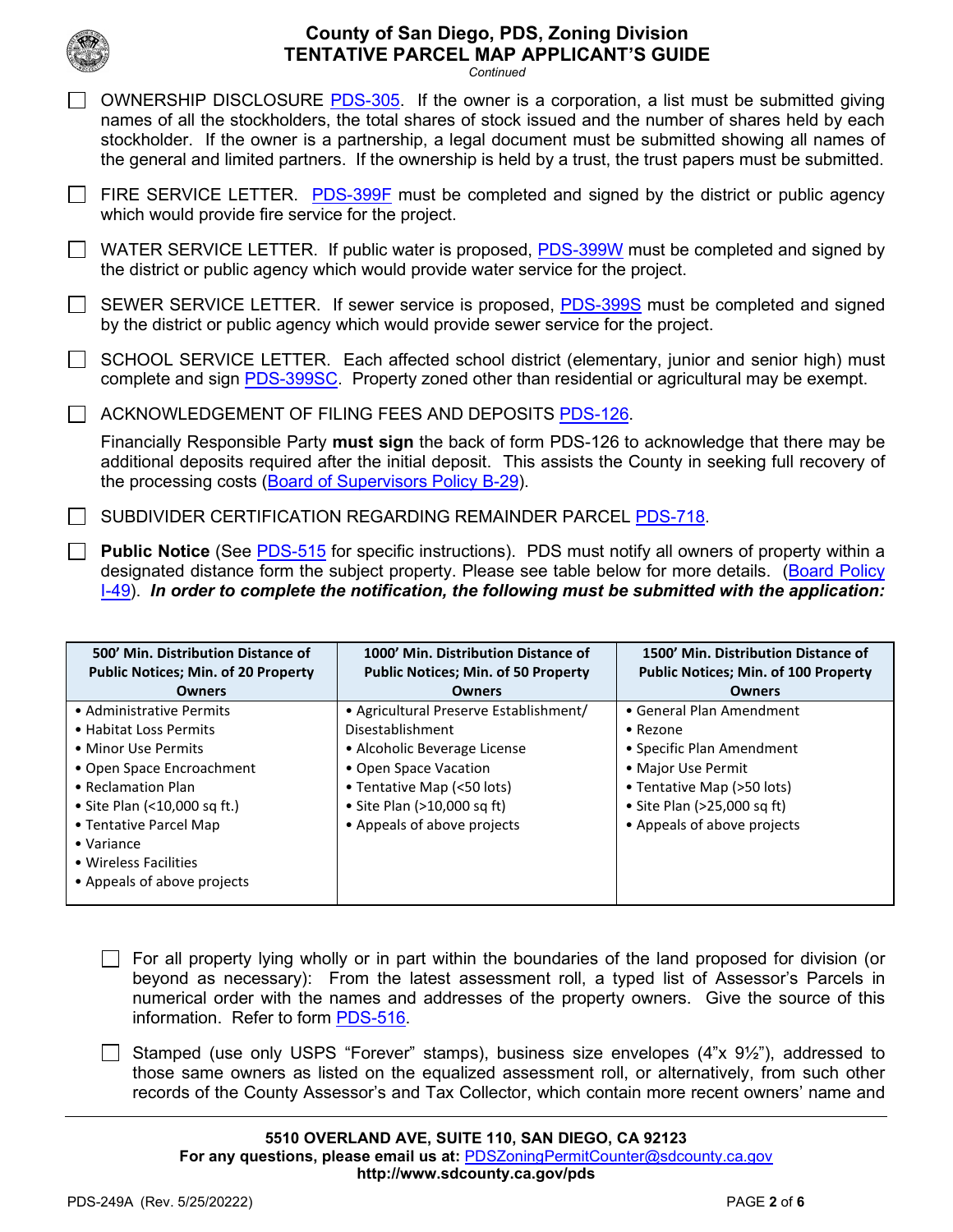|        |  | <b>County of San Diego, PDS, Zoning Division</b><br><b>TENTATIVE PARCEL MAP APPLICANT'S GUIDE</b><br>Continued                                                                                                                                                                                                                                       |
|--------|--|------------------------------------------------------------------------------------------------------------------------------------------------------------------------------------------------------------------------------------------------------------------------------------------------------------------------------------------------------|
|        |  | addresses. Only one notification per address is required in those cases where one owner owns<br>several contiguous parcels.                                                                                                                                                                                                                          |
|        |  | NOTICE TO PROPERTY OWNERS PDS-524 must be completed and a vicinity map prepared<br>according to the instructions.                                                                                                                                                                                                                                    |
|        |  | A copy of the Assessor sheet(s) showing the entire project site outlined in red with a green line<br>encircling the property at a designated distance (feet) from the property line.                                                                                                                                                                 |
|        |  | PUBLIC NOTICE CERTIFICATION forms; PDS-514 AND PDS-299 completed, signed and dated.<br>PLEASE NOTE: Additional processing of notices will be required of applicant after a TPM number<br>has been assigned.                                                                                                                                          |
|        |  | <b>Environmental Documents.</b>                                                                                                                                                                                                                                                                                                                      |
|        |  | One (1) copy of AEIS PDS-367, One (1) copy of USGS Map with site marked and One (1) set of<br>Photos with directions marked.                                                                                                                                                                                                                         |
|        |  | <b>OR</b><br>Four (4) copies of REQUEST TO REVIEW PREVIOUS ENVIRONMENTAL DOCUMENTS PDS-<br>366, One (1) copy of the original APPLICATION FOR AN ENVIRONMENTAL INITIAL STUDY<br>(AEIS) PDS-367, One (1) copy of USGS Map with site marked and One (1) set of Photos with<br>directions marked.                                                        |
|        |  | <b>OR</b><br>URBAN MINOR SUBDIVISION ENVIRONMENTAL REVIEW EXEMPTION PDS-314.<br><b>OR</b>                                                                                                                                                                                                                                                            |
|        |  | Exempt if it is a condominium conversion.<br>OR.                                                                                                                                                                                                                                                                                                     |
|        |  | SPECIAL HANDLING FORM (PDS-341) to be completed <i>only</i> by a PDS Staff Planner.                                                                                                                                                                                                                                                                  |
|        |  | Slope Analysis. Two (2) copies of a Slope Analysis signed by a registered civil engineer, licensed<br>land surveyor, architect or landscape architect. Refer to <b>Policy S-1</b> and <b>PDS-374</b> for further<br>information.                                                                                                                     |
|        |  | <b>Resource Protection Ordinance.</b> A Resource Protection Ordinance Study is required to determine if<br>sensitive lands are located on the property and whether the Resource Protection Regulations should be<br>applied. Please refer to PDS-374 and PDS-394 for additional information.                                                         |
|        |  | Storm Water Quality Management Plan. Two (2) copies of a Storm Water Quality Management Plan.<br>See the Storm Water Intake Form for All Permit Applications LUEG: SW for further information.                                                                                                                                                       |
| $\Box$ |  | <b>Preliminary Grading Plan.</b> Two (2) copies of a Preliminary Grading Plan must be filed with each<br>Tentative Parcel Map showing graded building site elevations and grading proposed for the creation of<br>feasible building sites on each lot together with driveway access thereto and for construction or<br>installation of improvements. |
|        |  | The Preliminary Grading Plan must be on a separate sheet and cannot be incorporated into the<br>TPM for the project.                                                                                                                                                                                                                                 |

### **PART IV: MAPS**

**Master Parcel Plan.** A Master Parcel Plan must be filed with a Tentative Parcel Map which proposes  $\Box$ creation of three or more parcels and which could be further divided into a total of five or more lots as allowed by the General or Community/Subregional Plan. Three (3) copies of the Master Parcel Plan must be submitted when required.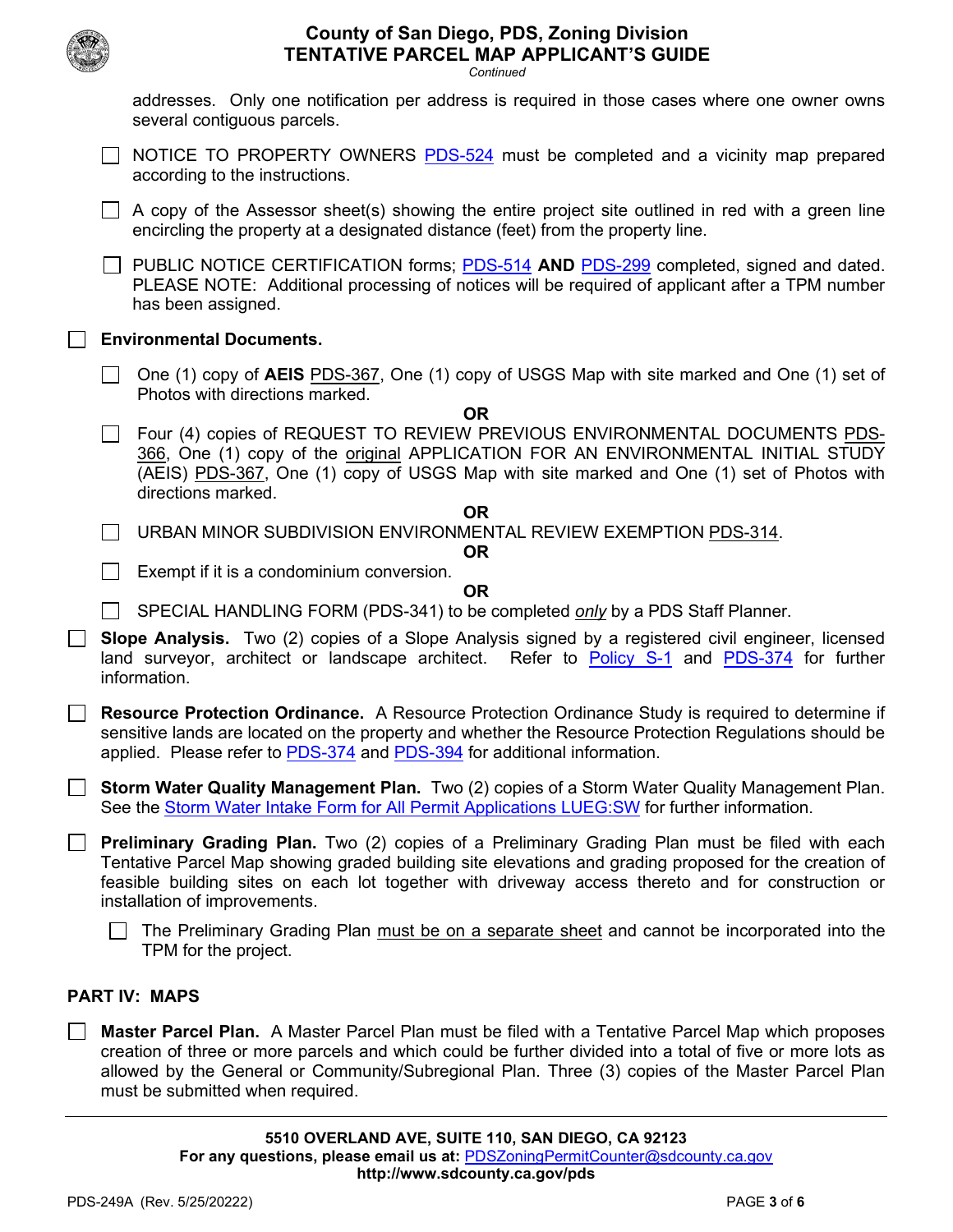*Continued*

**Map Requirements.** A Tentative Parcel Map will not be accepted for processing if the map is

|                                                  |  |                | inadequate. The map must meet the criteria and show the information listed below.                                                                                                                                                                                                                                                                                                   |
|--------------------------------------------------|--|----------------|-------------------------------------------------------------------------------------------------------------------------------------------------------------------------------------------------------------------------------------------------------------------------------------------------------------------------------------------------------------------------------------|
|                                                  |  |                | Legible Drawing.                                                                                                                                                                                                                                                                                                                                                                    |
|                                                  |  |                | Size. Each Tentative Parcel Map must be on one or two sheets. If on two sheets sets must be<br>stapled together. The size must be 18" x 26" but shall not exceed 36" in width. The map must be<br>drawn to an engineer's scale, such as 1" = 200'. A one-half inch plank margin must be maintained.                                                                                 |
|                                                  |  |                | Number of Maps and Type. See coversheet of application; (If the project area falls in the I-15<br>corridor or is a new condominium, a Site Plan must be filed concurrently.)                                                                                                                                                                                                        |
| <b>Complete LAND DIVISION STATEMENT PDS-240.</b> |  |                |                                                                                                                                                                                                                                                                                                                                                                                     |
|                                                  |  | a.             | Owner's Certification Statement signed under penalty of perjury pursuant to Section 81.603 of<br>the Subdivision Ordinance.                                                                                                                                                                                                                                                         |
|                                                  |  | b.             | Sufficient legal description, including Section, Township and Range if appropriate, of the land<br>to define the boundaries of the Tentative Parcel Map, including Assessor's Parcel Number.<br>Assessor's Parcel Number alone is not acceptable.                                                                                                                                   |
|                                                  |  | C.             | Name, address, telephone number and signature of the person who prepared the Tentative<br>Parcel Map and, if prepared by a registered civil engineer or a licensed surveyor, their<br>registration number.                                                                                                                                                                          |
|                                                  |  | d.             | Name, address, telephone number and signature of all owners and of applicant if it is different<br>from that of the owner(s). If it is a corporation, partnership, etc., indicate title of signer.                                                                                                                                                                                  |
|                                                  |  | е.             | Location and status of access to subject property from a publicly-maintained road.                                                                                                                                                                                                                                                                                                  |
|                                                  |  | f.             | Zoning box with all designators and the proposed use of each lot. Zone boundaries must be<br>shown on the Tentative Parcel Map if more than one zone applies.                                                                                                                                                                                                                       |
|                                                  |  | g.             | Land use designation(s) of the property as shown on the San Diego County General Plan and<br>the applicable Community or Subregional Plan. Name the plan area. If a Specific Plan, state<br>land use designation(s) of the Specific Plan and name the plan area. Land use designation<br>boundaries must be shown on the Tentative Parcel Map if more than one designation applies. |
|                                                  |  | $\sqsupset$ h. | General Plan Slope Analysis Table (if applicable). Table showing average slope for each<br>parcel. Refer to <b>Policy S-1</b> and <b>PDS-374</b> for further information.                                                                                                                                                                                                           |
|                                                  |  | - i.           | Source of domestic potable water supply and sewage disposal for each lot.                                                                                                                                                                                                                                                                                                           |
|                                                  |  |                | Name of district or agency providing fire protection to subject property.                                                                                                                                                                                                                                                                                                           |
|                                                  |  | k.             | Name of applicable school district (include High School, Jr. High and Elementary School, if<br>applicable).                                                                                                                                                                                                                                                                         |
|                                                  |  |                | Associated Requests. Permit application numbers, if previously submitted.                                                                                                                                                                                                                                                                                                           |
|                                                  |  |                | <b>Solar Access Statement.</b> A note must be placed on the Tentative Parcel Map stating:                                                                                                                                                                                                                                                                                           |
|                                                  |  |                | "All lots within this subdivision have a minimum of 100 square feet of solar access for each future<br>dwelling/commercial/industrial unit allowed by this subdivision (with the exceptions of parcel(s)                                                                                                                                                                            |
|                                                  |  |                | When parcels less than one acre are proposed, the statement must be signed by a registered civil<br>engineer or licensed land surveyor. A statement supporting the exception of any lot/parcel from solar<br>access must also be signed by a registered civil engineer or land surveyor.                                                                                            |
|                                                  |  |                | <b>Required Data.</b> The following data must appear on each Tentative Parcel Map:                                                                                                                                                                                                                                                                                                  |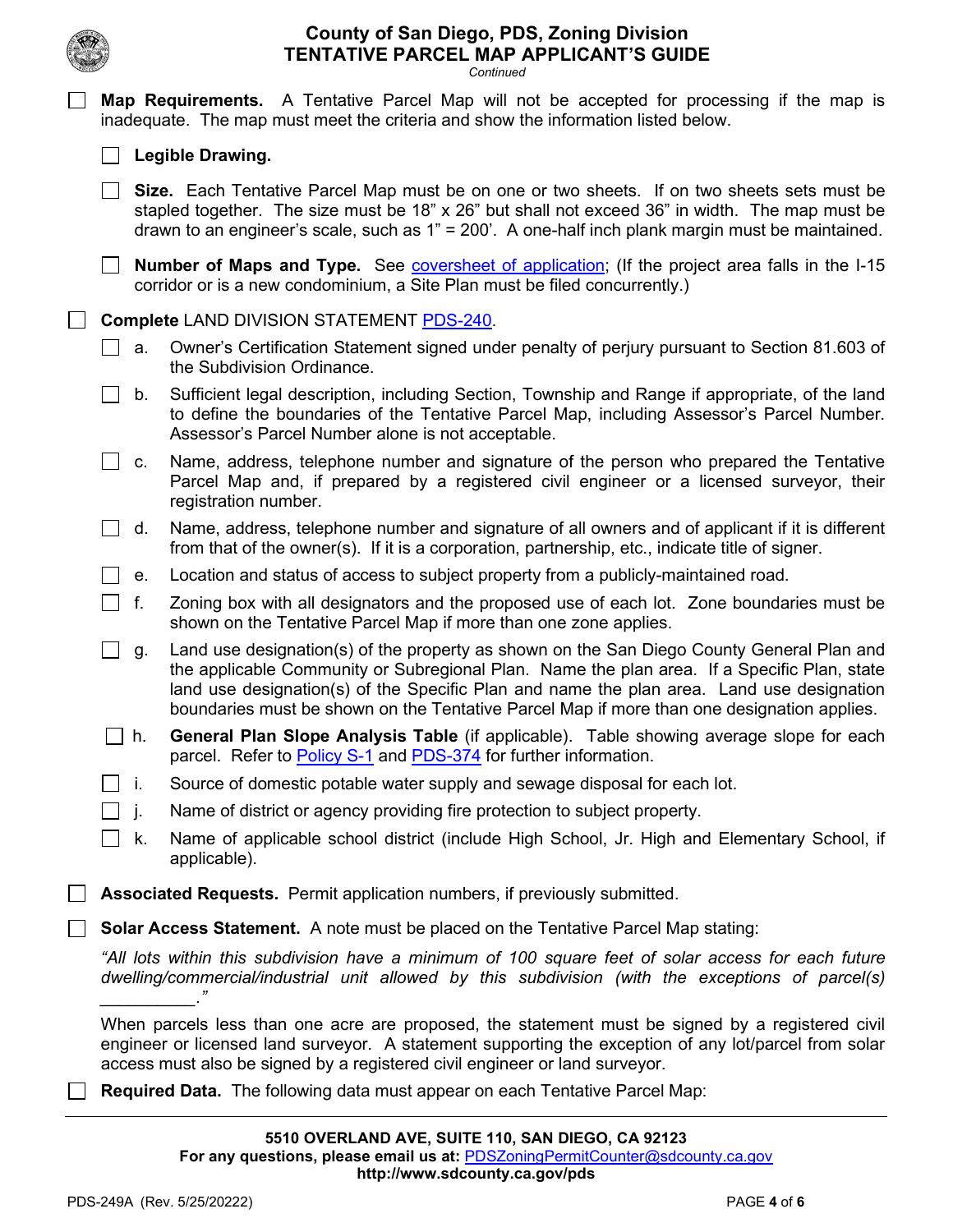

|                                                                                                                                                                                                                                                                                                                                                              | <b>TENTATIVE PARCEL MAP APPLICANT'S GUIDE</b><br>Continued                                                                                            |                                                                                                                                                                                                                                                                                                                                                                                                   |  |  |  |  |
|--------------------------------------------------------------------------------------------------------------------------------------------------------------------------------------------------------------------------------------------------------------------------------------------------------------------------------------------------------------|-------------------------------------------------------------------------------------------------------------------------------------------------------|---------------------------------------------------------------------------------------------------------------------------------------------------------------------------------------------------------------------------------------------------------------------------------------------------------------------------------------------------------------------------------------------------|--|--|--|--|
|                                                                                                                                                                                                                                                                                                                                                              |                                                                                                                                                       | a. Dimensions and gross and net area of each parcel.                                                                                                                                                                                                                                                                                                                                              |  |  |  |  |
|                                                                                                                                                                                                                                                                                                                                                              |                                                                                                                                                       | b. Parcels numbered in consecutive order beginning with Parcel 1.                                                                                                                                                                                                                                                                                                                                 |  |  |  |  |
|                                                                                                                                                                                                                                                                                                                                                              |                                                                                                                                                       | c. Scale of the map and North arrow. (Engineer's scale, i.e., $1" = 100'$ , $1" = 200'$ , etc.)                                                                                                                                                                                                                                                                                                   |  |  |  |  |
|                                                                                                                                                                                                                                                                                                                                                              |                                                                                                                                                       | d. Vicinity map. Unless other specific location information (reference points) is provided, the<br>approximate distance to a public street or highway must be indicated in feet to the nearest one-<br>tenth of a mile, as well as a distance from some known location to the project boundary.                                                                                                   |  |  |  |  |
|                                                                                                                                                                                                                                                                                                                                                              |                                                                                                                                                       | e. Width and approximate locations of all existing and proposed easements, including rights-of-<br>way and flowage and utility easements, whether public or private, recorded or unrecorded.                                                                                                                                                                                                      |  |  |  |  |
|                                                                                                                                                                                                                                                                                                                                                              | f.                                                                                                                                                    | Locations, widths and approximate grades of all existing and proposed highways, streets and<br>road easements within and adjacent to the Tentative Parcel Map, including names of public<br>streets and officially named private road easements.                                                                                                                                                  |  |  |  |  |
|                                                                                                                                                                                                                                                                                                                                                              |                                                                                                                                                       | g. Approximate radii of all curves.                                                                                                                                                                                                                                                                                                                                                               |  |  |  |  |
|                                                                                                                                                                                                                                                                                                                                                              |                                                                                                                                                       | h. Typical cross sections of street improvements, drainage facilities and other improvements<br>proposed to be constructed and installed, including cross sections of streets and easements<br>serving the property.                                                                                                                                                                              |  |  |  |  |
|                                                                                                                                                                                                                                                                                                                                                              | i.                                                                                                                                                    | Adequate topography and contours (5 foot contours if available) along with the locations,<br>widths and directions of flow of all watercourses within the proposed Tentative Parcel Map and<br>within 100 feet of the boundaries thereof, with parcel design superimposed thereon, together<br>with a note indicating the source of the data used. Actual elevations must be shown on the<br>map. |  |  |  |  |
|                                                                                                                                                                                                                                                                                                                                                              | j.                                                                                                                                                    | If the topography is based on Department of Public Works topographic map(s), identify map<br>$number(s)$ .                                                                                                                                                                                                                                                                                        |  |  |  |  |
|                                                                                                                                                                                                                                                                                                                                                              | k.                                                                                                                                                    | Buildings within the proposed division of land and within 100 feet of the boundaries thereof. All<br>buildings or structures must be identified as to use and their distances from all existing and<br>proposed buildings, property boundaries and easement lines. Buildings which are to be<br>removed must be so noted on the map.                                                              |  |  |  |  |
|                                                                                                                                                                                                                                                                                                                                                              | Ι.                                                                                                                                                    | Approximate location and width of any Mobility Element roads within the proposed division of<br>land. Contact the Department of Public works, Route Location Group, at<br>(858) 694-3246 to<br>determine the desired location.                                                                                                                                                                    |  |  |  |  |
|                                                                                                                                                                                                                                                                                                                                                              |                                                                                                                                                       | Vesting Tentative Map. A Vesting Tentative Parcel Map (Section 81.1201 et seq.) shall have printed<br>conspicuously across its face the words: "Vesting Tentative Map" (Government Code Section<br>66452(b)). A Vesting Tentative Map also requires the filing of a complete Site Plan at the same time<br>(Section 81.1203b).                                                                    |  |  |  |  |
| note:                                                                                                                                                                                                                                                                                                                                                        |                                                                                                                                                       | <b>Condominium Map.</b> A Tentative Parcel Map for proposed condominiums must contain the following                                                                                                                                                                                                                                                                                               |  |  |  |  |
|                                                                                                                                                                                                                                                                                                                                                              | "This is a map of a condominium project as defined in Section 1350 of the State of California Civil<br>Code, the maximum number of units is $\cdot$ " |                                                                                                                                                                                                                                                                                                                                                                                                   |  |  |  |  |
| <b>Condominium conversions and new condominium, additional requirements.</b> Show building<br>footprint(s) with labeling of all structures, walkways, recreational facilities, driveways, parking places<br>and trash areas. Indicate, by table, the number of dwelling units by number of bedrooms (e.g., 1 studio,<br>2 one-bedroom, 1 two-bedroom, etc.). |                                                                                                                                                       |                                                                                                                                                                                                                                                                                                                                                                                                   |  |  |  |  |

**PART V: GROUNDWATER ORDINANCE**

**YES NO**

 $\Box$ 

 $\Box$ 

 $\Box$